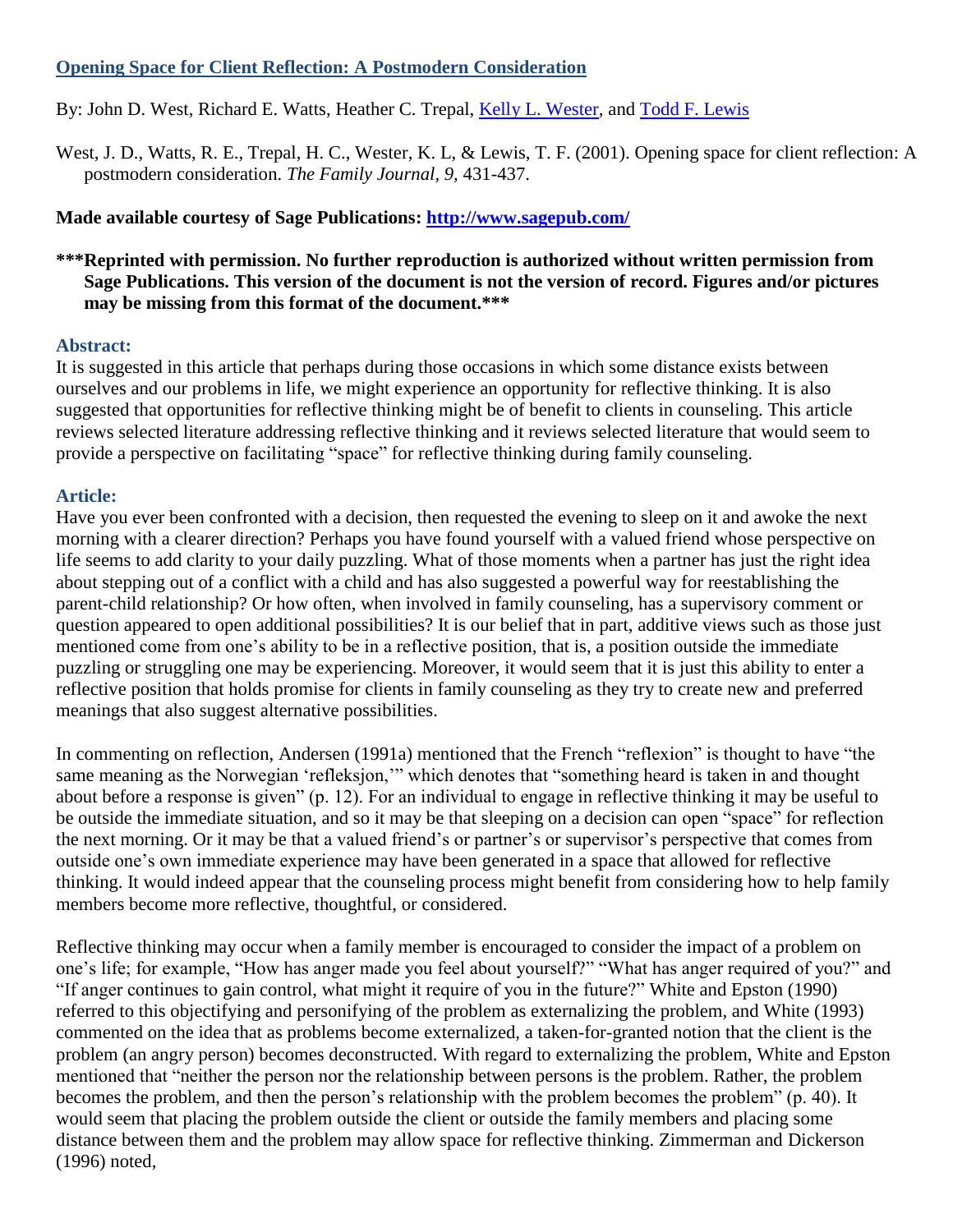we see that the dominant culture takes up most of the space and pushes to the edges those experiences that lie outside its normalized standards and values.... Is there ever space for people to examine how they have just gone along with the status quo, and whether doing so is even what they want? ... In therapeutic interactions, we see that one way space can be opened for clients is by creating reflexive practices in the room. (p. 100)

Arranging for space between the family members and the presenting problem may allow for an opportunity to consider the subjugating aspects of taken-for-granted realities, for example, that someone is exclusively characterized as the angry member of the family, the depressed member, the anxious member, and so forth. In this article we review some of the literature that seems to be associated with an understanding of reflective thinking. We also review some of the literature that seems to comment on possibilities for opening space between a family member and the problem in order that reflective thinking might occur, not for the abovementioned purpose of deconstruction but for the purpose of considering exceptions to old patterns of behavior (de Shazer, 1988) and for the purpose of considering unique outcomes to oppressive stories (White, 1989). Whereas the processes of constructing exceptions and unique outcomes may certainly have a deconstructive effect on an old pattern or story, they are more intentionally aimed at efforts to lift up possibilities for one"s future. Both processes (the identification of exceptions and unique outcomes) seem to support the O"Hanlon and Weiner-Davis (1989) comment as well as Haley's (1973) comment on Milton Erickson's work, that meaningful differences can come from small changes. With regard to the current conversation on reflective thinking, it would appear that reflective thinking may help generate exceptions and unique outcomes that facilitate small, yet meaningful differences. There are undoubtedly a number of components to reflective thinking and in the next section we would like to speak of five components interpreted from the literature.

## **REFLECTIONS ON REFLECTIVE THINKING**

Andersen (1995) suggested that reflective thinking can be facilitated in individual counseling as well as family counseling. Whatever the context, there would appear to be a number of thoughts from the literature that are deserving of consideration when contemplating the role of reflective thinking. For example, postmodern literature (Gergen, 1991, 1994, 1999; White & Epston, 1990) has suggested that each of our lives contains multiple realities, narratives, or stories about who we are as we interact with others. For example, an individual may have a story about himself or herself that is descriptive of a responsible adult, and yet at other times the individual may respond from a playful and childlike position. Clients may also have a story that is descriptive of their family relation-ships, for example, a story about being considerate of one another, about being committed to social justice, about being captured by criticism, or about being plagued by a lack of commitment and limited follow-through. It can certainly occur that one of these realities becomes a dominant reality and that this reality is supported by interactions with others (White & Epston). For instance, in a couple"s relationship one may believe that she or he has to be the responsible adult because the other has become the playful partner. From here, a function of reflective thinking can be to help support an expansion of our ideas beyond the dominant story, which White and Epston have noted can at times become problem saturated. Regarding a problemsaturated story, it has been suggested that problems occur for people when the internalized conversations about oneself and one"s relationships become restricted or too narrow (Adams-Westcott, Dafforn, & Sterne, 1993; White & Epston), and others have mentioned that these problem-laden stories result in limited perceptions about alternative choices (Tomm, 1989; White & Epston). It has also been indicated that stories or narratives influence our perceptions and directions in life (White & Epston), and although not all stories lead to preferred outcomes, it is indeed fortunate that a multiplicity of realities exist (exceptions and unique outcomes) from which alternative stories can be grounded (Epston, White, & Murray, 1992).

It would also seem important to remember that from the narrative or text metaphor, the meaning of an experience, comment, or question is in part determined by the person experiencing the event, hearing the comment, or receiving the question (White & Epston, 1990). Whether at work or in school, whether with one's family or at church, and so forth, the meaning of a comment or question resides in part within the individual hearing the remark or receiving the inquiry. This is no doubt a valuable point to keep in mind whether one is an administrator, teacher, minister, parent, partner, or counselor. Tomm (1987) noted that with regard to a reflexive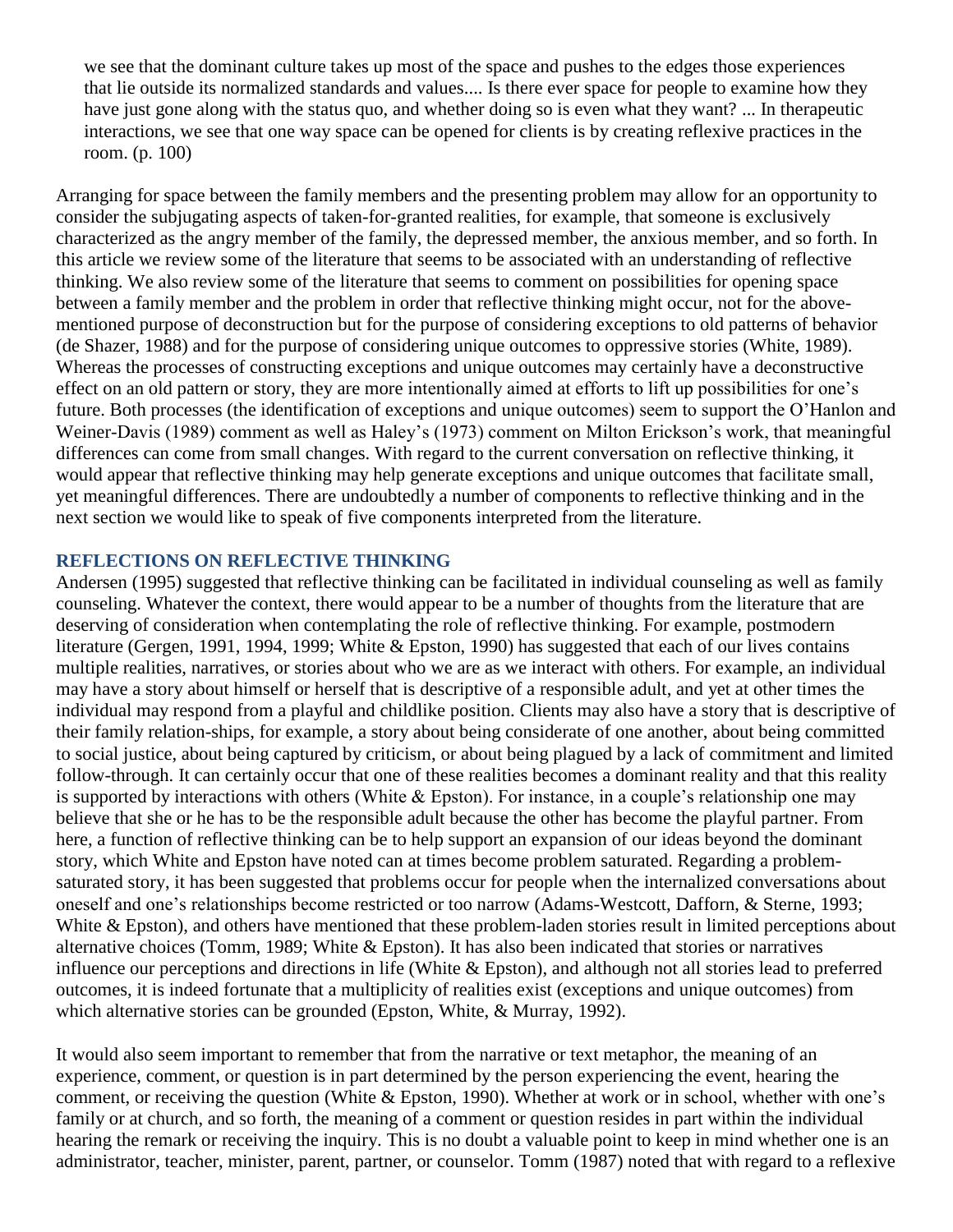process, meanings associated with events are interactively influenced by each other, and we would see the interactive influencing of meanings as characteristic of reflective thinking. Tomm (1987) also noted that "the specific effects of the questions [perhaps asked by a counselor] are determined by the client or family, not by the therapist" (p. 172). This would indicate that although a counselor may help to open some space for reflection, family members certainly need to be honored as the coauthors of reflections.

Zimmerman and Dickerson (1996) spoke of reflexivity as a concept and suggested that this concept is more than reflecting, yet it would seem that their description of reflexivity has captured our understanding of reflective thinking:

a process in which ideas can bounce off other ideas; aspects of experience can come to the fore, so that persons can begin to notice and examine previously held assumptions. It is an in-between place between persons, between representations and persons (e.g., letters from others), between experience and persons (e.g., music). (p. 101)

Indeed, reflective thinking would seem to occur within an individual as ideas bounce off other ideas so that a person can consider previously held assumptions. For the family member whose relationships appear to be permeated by a problem, reflective thinking is thought to occur in those moments where the in-between place includes some space between the problem and the person. It is this space that allows for step-ping outside of the dominant story, and it is here that thinking and rethinking about one"s own thinking takes place. Zimmerman and Dickerson (1996) seemed to describe this thinking about one"s own thinking as a part of a reflexive process (or what we are referring to as reflective thinking). Andersen (1993) referred to outer and inner dialogues and indicated that during an outer dialogue the individual is talking with others about concerns and preferred perspectives whereas during an inner dialogue the individual is talking with himself or herself about concerns and perspectives. Shotter (1993) also appeared to be speaking of something similar to reflective thinking when he noted that "people"s attempts to realize their thoughts ... in ways which make those thoughts socially *usable* ... must be *negotiated* in an inner back-and-forth process, in which they must attempt to understand and challenge their own proposed formulations as the others around them might" (p. 44). For example, when talking with oneself about the desire to step out of conflicts with a family member, one may wonder from the position of a respected friend whether ignoring critical comments is suggestive of a lack of assertiveness or symbolic of a preferred response or alternative narrative. This wondering from another's position may allow for some space or distance from the presenting problem in order that ideas can bounce off each other and in order that previously held assumptions can be examined.

Through reflective thinking new meanings may be created and new behaviors may be identified for the experiences in one's life. This is congruent with the notion that we achieve understandings of ourselves and our relationships through being in conversations with others (Gergen, 1994, 1999) and through being in conversation with others as well as with our-selves (Andersen, 1991a, 1992,1993,1995). This is quite different from assuming that meanings reside within events (e.g., marriage or parenting); rather, as Gergen (1994) has suggested, as we engage in conversations with others about events, meanings are created rather than found. White (1993) and Freedman and Combs (1996) referred to Bruner"s (1986) concepts of a landscape of consciousness and a landscape of action. Freedman and Combs mentioned that "by "the landscape of consciousness" we refer to that imaginary territory where people plot the meanings, desires, intentions, beliefs, commitments, motivations, values, and the like that relate to their experience" (p. 98). Likewise, Bruner (1986) noted that with regard to the landscape of action, its "constituents are the arguments of action" (p. 14). Freedman and Combs mentioned, "This is similar to the "who, what, when, and how" of journalism. In the landscape of action, we plot sequences of events through time" (p. 97). To consider the landscape of action in reflective thinking, a counselor may choose to focus on the future and might, for example, wonder with a client how a valued friend or relative would recommend responding to parental criticisms. Here, the friend or relative's view may come from outside the client's perspective and so may facilitate reflective thinking. It is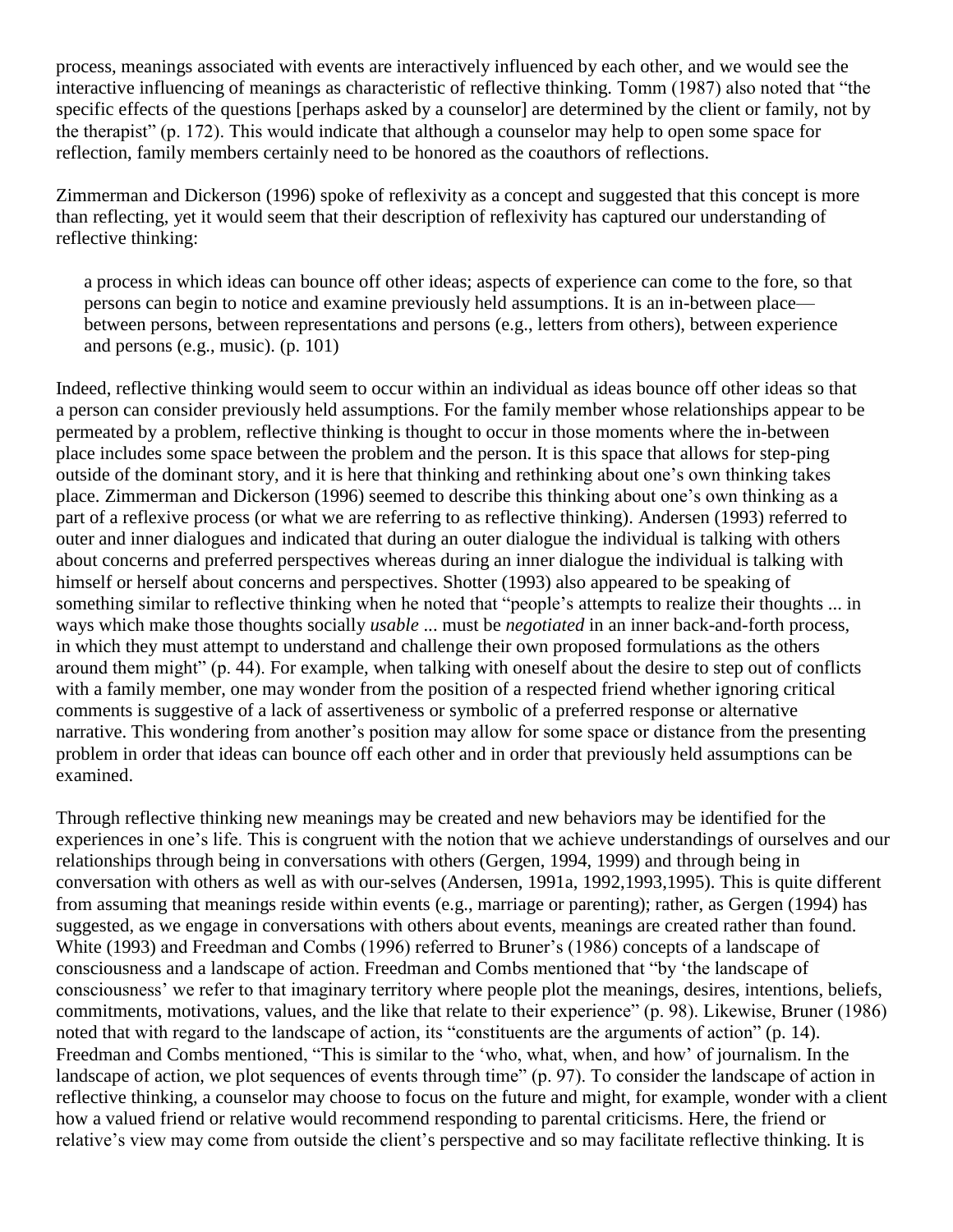thought, then, that reflective thinking may have a bearing on the meanings we create for life as well as a bearing on the behaviors we choose in life

The notion that multiple meanings exist in life and that meanings are associated with the conversations and interpretations of events and experiences does not deny the presence of physical realities. O"Hanlon (1993) stated that

Radical constructivists and quantum physicists suggest that what we call reality is constructed/fabricated by our beliefs and our neurology.... In this view, there is no such thing as reality (or truth either, which is another matter altogether and a compelling reason not to hire a radical constructivist to handle your cash). (pp. 5-6)

It was not too long ago that a friend of one of the authors (C. T. Jackson, personal communication, November 1999) referred to the idea that "it"s hard to pick yourself up by your boot-straps if you don"t have any boots." From his commentary, and probably from a number of other illustrations, we are perhaps faced with the notion that not all of life can be constructed from our beliefs. Yet, speaking of the social constructionists, O"Hanlon (1993) mentioned, "They ... hold that there is a physical reality out there but that our social reality, being influenced by language and interaction, is negotiable" (p. 6). It would seem, then, that it is our social realities, the meanings that we provide to events, to physical realities, and to relationships that can be influenced by reflective thinking.

In summary, a few ideas have been reviewed that appear to be associated with reflective thinking. Specifically, (a) the view that alternative realities are present for family members, and reflective thinking may help clients surface these realities; (b) the idea that meanings are determined in part by the individual experiencing an event, hearing a comment, or receiving a question, and so clients become coauthors of their own reflections; (c) the belief that reflective thinking occurs for individuals as ideas "bounce off" other ideas (thinking about thinking) so that a client can consider previously held assumptions; (d) the thought that reflective thinking may help clients consider alternative meanings for their experiences as well as new directions for their behavior; and (e) the realization that physical realities are not to be denied but that social realities are constructed through conversations with others as well as with oneself. Having said this, it would certainly appear that a counselor who is attempting to be thoughtful would want to consider the landscapes of consciousness (beliefs) that are in agreement with one"s practice as well as the landscapes of action (behaviors) that are associated with one"s beliefs. It is with the landscapes of action in mind that we now turn our attention to possibilities for opening space for reflective thinking.

### **OPENING SPACE FOR CLIENT REFLECTION**

The question becomes how to help clients move from those patterns of behavior or narratives that are restricting and limiting to a position that offers alternatives and possibilities. A reflecting team may be one vehicle for opening space to facilitate thinking about one"s life (Andersen, 1991c) and, as a result, it may offer an opportunity to create new understandings about one"s relationships. Reflecting teams have been discussed by Andersen and others (Andersen, 1991c; Friedman, 1995), and in part they can be described as comprising a small group of individuals who function as an audience and listen to a family therapy session. At a certain point, the audience shares their reflections with each other, and by doing so, it is hoped they help to open space for the family and counselor to move to a listening position and to reflect on alternative possibilities for understanding a presenting problem, or perhaps for enriching a new pattern or narrative. In this section we review possibilities from the literature for opening space for reflective thinking as the counselor works with one or more family members without the benefit of a reflecting team. The literature mentioned in this section either directly refers to facilitating reflective thinking without the benefit of a reflecting team or appears to have implications for this practice.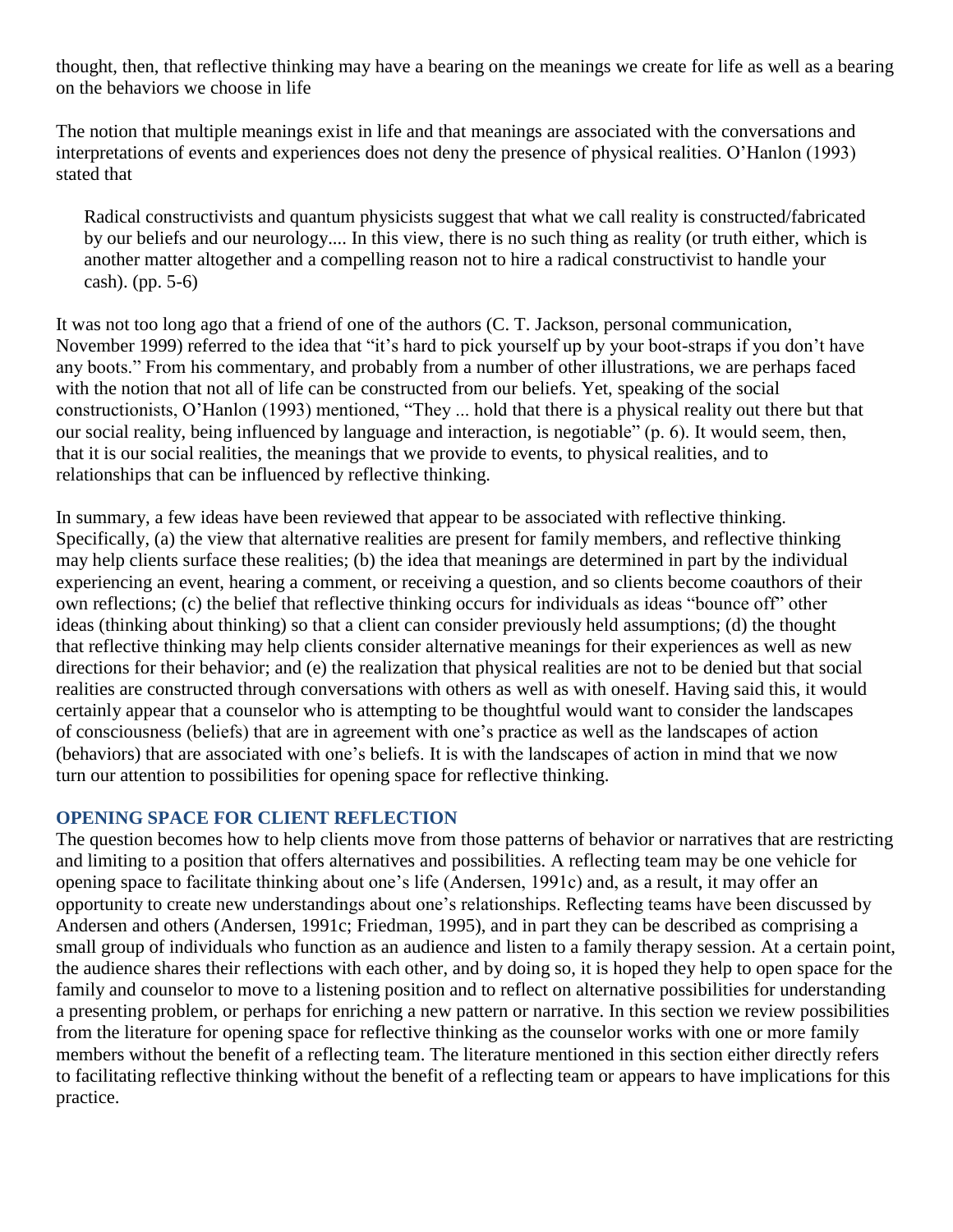## *Reducing Pressure to Respond in an Effort to Open Space for Reflection*

Zimmerman and Dickerson (1996) noted that at times, discussion of the presenting problem may become so dominant that it interferes with the clinician and clients generating other understandings of the problem and it may even interfere with efforts to consider other possibilities for responding to the problem. They mentioned that when a client is in the position of a respondent,

there is an overwhelming pull to give some kind of answer or response. This inclination leaves little room for them to reflect or consider the possibilities available.... If, however, clients feel no need to respond... they may find several more ways to think about their thinking and their lives. (p. 103)

Zimmerman and Dickerson suggested that the counselor may divert his or her eyes from clients by looking to the floor, to the ceiling, or out the window to help them feel less pressure to respond. Wangberg (1991) mentioned the use of such a procedure while working with clients, and as he attempts to become reflective, "I will then lean back to create a bigger distance, I will either look at the ceiling or out the window, and talk *about* them rather than to them" (p. 19). Moreover, Andersen (1991b) noted the appropriateness of being some-what tentative when one speaks (e.g., "I"m wondering about... " or "I"d be curious whether... ") as well as viewing situations and concerns from a both-and position rather than an either-or position to encourage reflective thinking. For example, while looking out a window the counselor might wonder, "In addition to experiencing criticalness as not helpful, what might happen if it was viewed as a type of concern, perhaps a parental concern for one's daughter and perhaps a daughter's concern for additional levels of independence?"

## *Presupposing Change and Avoiding Negative Connotations to Open Space for Reflection*

O"Hanlon and Weiner-Davis (1989) suggested that looking for exceptions to problem behaviors can be facilitated with presuppositional questioning: "A basic rule of thumb in constructing presuppositional questions is to keep them open-ended, avoiding questions to which a 'yes' or 'no' response would be possible" (p. 80). A yes or no response to a question might be encouraged as follows: "I can understand your desire to reduce the conflict in your family. In responding to criticisms, have you ever found yourself controlling your anger and sidestepping an argument?" This question can obviously be answered with a yes or no response. A presuppositional question might ask, "In responding to criticisms, when have you noticed yourself making an effort to step out of a conflict?" Here the presupposition is that exceptions to the problem exist (O"Hanlon & Weiner-Davis, 1989), and the open-ended nature of the question will, it is hoped, provide some space for the client to think about or reflect on exceptions to the problem. O"Hanlon and Weiner-Davis (1989) noted, "Reflection upon these questions helps clients to consider their situations from new perspectives" (p. 80).

Many of the examples that follow in the remainder of this article have borrowed from the idea of including a presuppositional quality to the questions asked of clients. Moreover, Andersen (1992) has suggested that the client may find it easier to enter a reflective position if the counselor can refrain from offering a negative connotation to the client"s experiences and thoughts. A negative connotation might, for example, be embedded in statements or questions such as, "It"s certainly not uncommon to encounter conflict while trying to become more independent. Do you see yourself as having a short fuse?" Instead, and as previously mentioned, the counselor might direct his or her eyes away from a client or a family, perhaps while playing with a piece of lint, and become curious about the situation: "I was struck by your interest in reducing criticism and conflict. When have you noticed your-self making an effort to step out of an argument?" and "What did you find yourself doing at these times?" Questions such as these reflect de Shazer"s (1988) desire to locate exceptions to patterns of behavior and White's (1989) interest in considering unique outcomes to oppressive stories, and if they are offered from a position of curiosity, it is hoped they will be less likely to be heard as embedded with a negative connotation.

### *Taking a Break to Open Space for Reflection*

Zimmerman and Dickerson (1996) also suggested that it may be helpful for the counselor and client to take a break and leave the room when it appears that the discussion of the problem has interfered with what they refer to as reflexivity and what we are calling reflective thinking. A counselor, for ex-ample, might ask, "Would it be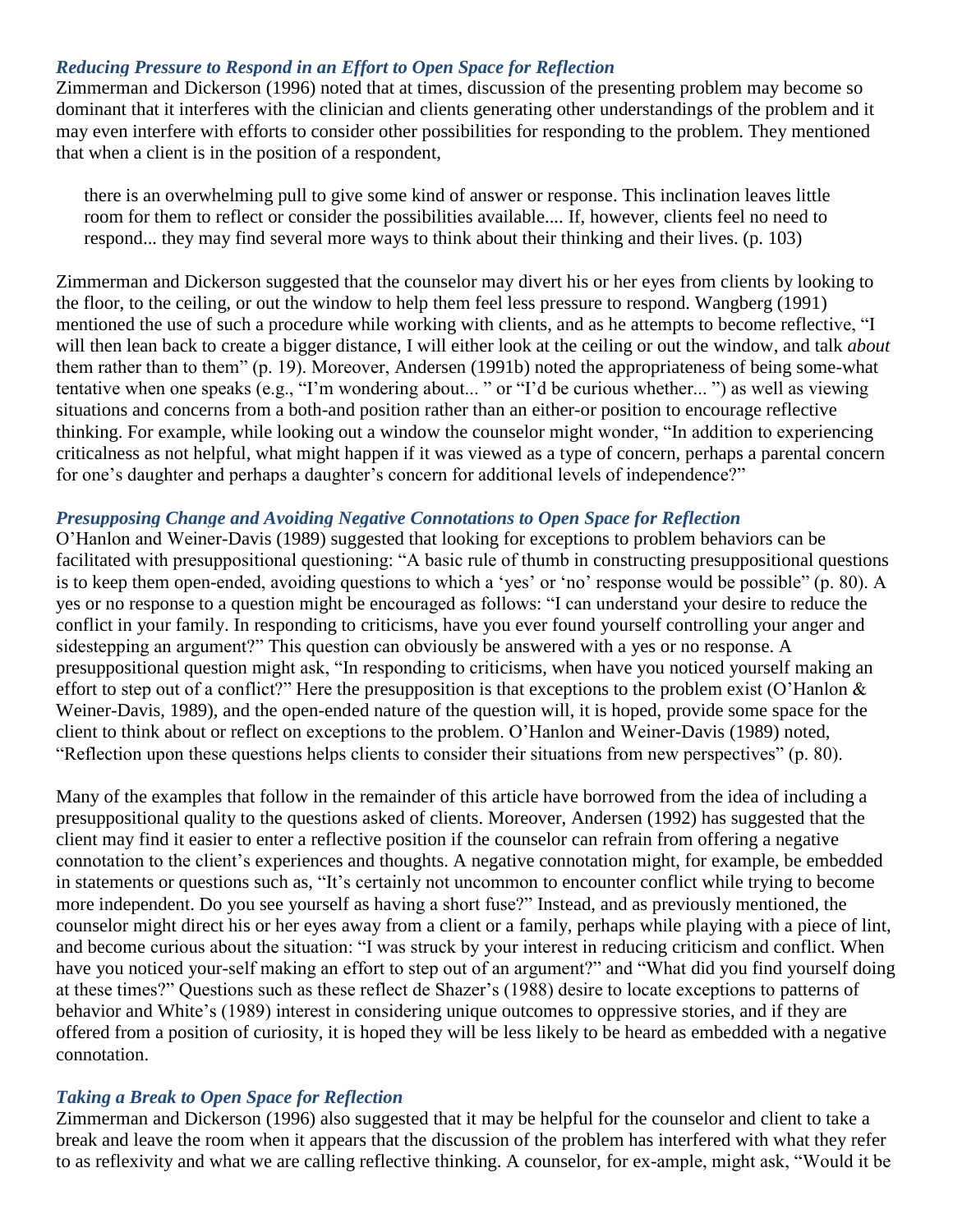all right to take a break, where you might stretch and catch a drink of water and I"ll also step out of the office for a moment?" and "Could we use this as an opportunity for each of you to be alone and to think about times when you didn't allow criticalness and arguing to completely drag you down; that is, times when you made an effort to not let this pattern be quite so influential?" When the counselor and family members return to the office in about 10 minutes the counselor might ask, "What has occurred to you that"s somehow different; that is, when were some times that you remember being less vulnerable to criticism and arguing? And at those moments, what did you find yourself thinking or doing?" From another theoretical context, Minuchin and Fishman (1981) suggested that physical distance might become associated with psychological distance. With their comment in mind, one could wonder whether taking a break might facilitate enough distance from a discussion of the problem that additional perspectives might be considered.

Walter and Peller (2000) suggested asking a family member to move "a little way out of the conversational space" in order to facilitate the individual's ability to reflect on a conversation between the consultant (counselor) and another member of the family (p. 140). As part of this process, the counselor asks the individual to pay attention to how one"s thinking changes as a result of being in a listening position. The counselor asks the family member to pull her or his chair back while the counselor and another individual from the family talk about how she or he would like to experience the relationship with the person who is now in the listening position. The individual in the listening position is eventually asked to share reflections on the difference that has occurred in their thinking after hearing another describe the desired relationship as well as the possible insecurities that might accompany movement toward this desired relationship. Again, we might wonder whether pulling a bit out of the conversational space could help to open some psychological distance that in turn might facilitate reflecting on additional perspectives.

## *Using Indirect Questions to Open Space for Reflection*

White (1989) has discussed the use of indirect questions in therapy, and he has provided illustrations of the procedure and mentioned that "these questions encourage family members to speculate on the perceptions of others, including the therapist and colleagues" (p. 41). Walter and Peller (1992) also considered questions that are directed toward another's perceptions. Their comments differed in some ways from White's (1989) remarks, yet they suggested that these questions invite the client to respond from the position of another and encourage her or him to suspend his [the client's] way of thinking for the moment" and for a moment these questions might encourage the client to place himself or herself in the position of the other "or at least think of what she [the other] might say if she were responding to the question" (p. 175). Asking the client to speculate on the perceptions of others may open some distance from the family member"s view of the presenting problem and in so doing may allow the client to think about her or his thinking regarding the presenting problem. For example, the counselor might ask, "Who would be someone who would know that there have been times for you when criticalness was less influential?" "When would this person have seen you not letting another"s criticalness upset you and what would they have noticed?" and "What would this person suggest as a helpful way to respond to future criticalness in the family?"

Some authors (Andersen, 1991c; Freedman & Combs, 1996; McLean, 1995) have noted the use of teams in counseling. Freedman and Combs suggested that teams may comprise a group of people that are actually not even present during the counseling session but include persons the family member holds in her or his thoughts. These team members may be called on for assistance as a family member considers alternative meanings for experiences or as a member considers alternative ways of responding to a problem. Freedman and Combs provided illustrations of using teams, and they noted that although the team members need not actually attend the counseling session, they may function as a community of significant voices within the client"s thoughts, and they may or may not even be people the client knows. For example, they may include a living or deceased grandparent as well as a significant friend, or they may include a noteworthy person in history or a significant figure from current events. To call on the team for assistance, the counselor might ask one or more family members, "Who would you imagine, from your current or past life, supporting this new direction you are taking? Or, is there a famous person who you believe has stood up well in the face of criticism?" After identifying this individual, the counselor might ask, "What would this person have noticed about your efforts to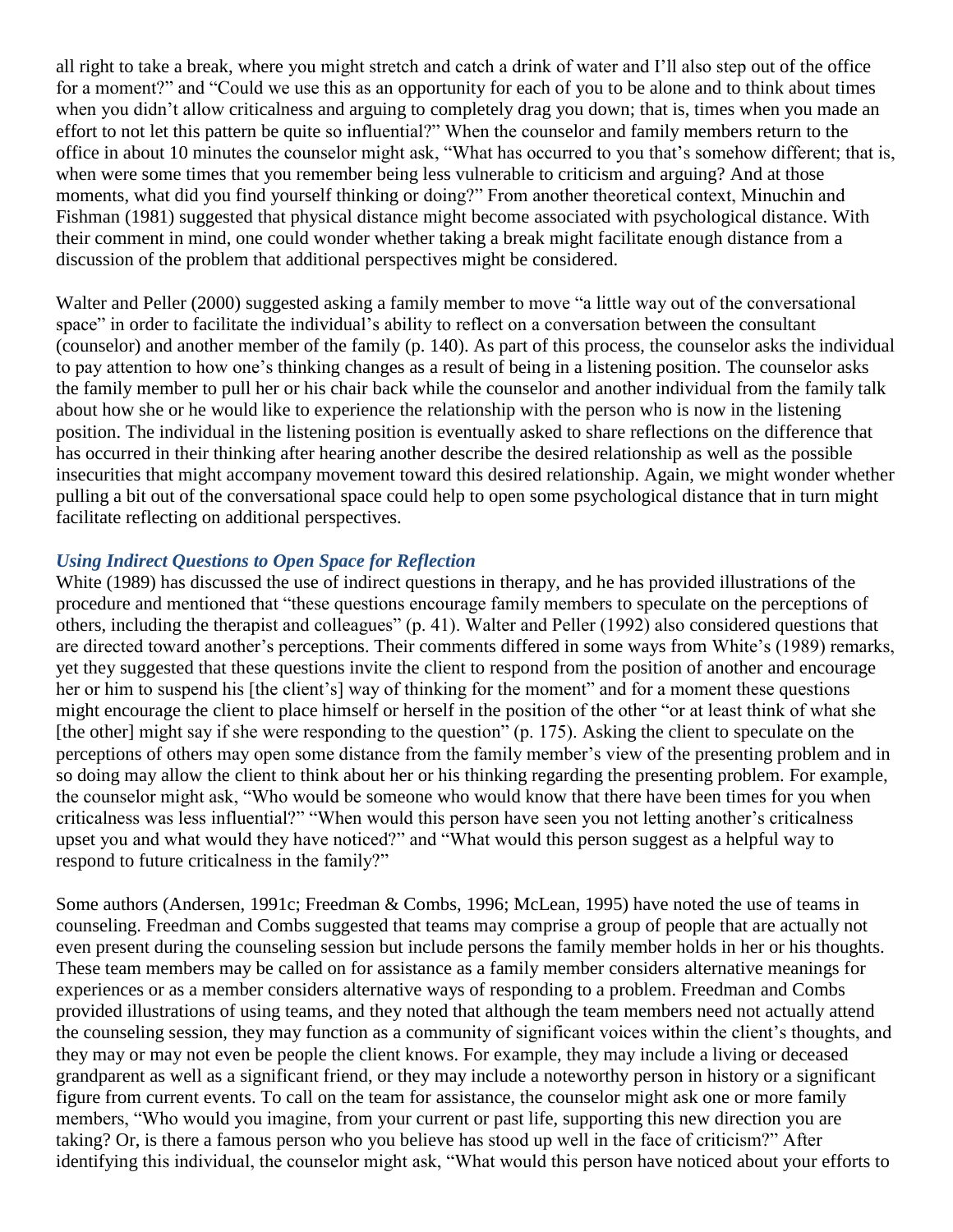keep criticisms from pulling you into conflict?" and "Who else would have noticed your efforts to not let criticism draw you into conflict?" The counselor might wonder with a family member, "What would any one of these team members suggest as a next step to keep in mind in order to prevent criticisms from pulling you into an argument?" and "What do you think of their suggestions?" As noted in the previous paragraph, the effort to speculate on the perceptions of others may open some distance from the common view of the problem, and it may be that in this space that the family member can think about his or her thinking. With the assistance of a team, the counselor can ask questions (indirect questions) of a team comprising four, five, or six significant others who are held in the client"s thoughts. The team can be referred to again in future sessions as counseling continues.

### *Stepping Into the Future to Open Space for Reflection*

Various authors (de Shazer, 1988; Lipchik, 1988; Lipchik & de Shazer, 1986; O"Hanlon & Weiner-Davis, 1989; Walter & Peller, 1992; Zimmerman & Dickerson, 1996) have written about helping the client consider a problem from a new temporal perspective, that is, a perspective sometime in the future. In talking about therapeutic questions that focus on a future perspective and that might invite client reflection, Lipchik an de Shazer (1986) noted, "These are future oriented questions, worded in a manner which assumes positive change, and phrased as to encourage the client to think of solutions other than those he or she has already tried." (p.90). Speaking of the procedure referred to as a "miracle questions" (de Shazer, 1988), Walter and Peller (1992) noted that

This was an adaptation of Erickson"s crystal ball technique… The idea behind the technique was to have the client create a representation while in a trance of a future with the problem solved or without the problem. The idea was to have the client look backward from the future toward the present and identify how she/he reached a solution. (pp. 77-78).

Similarly, Zimmerman and Dickerson talked of a future-looking-back question that could be asked something like this: "Think about your relationship with your parents 2 years up the road from now when criticisms are less likely to pull you into an argument. Now, looking back over the 2 years, what steps do you see yourself taking to arrive at this new position?" In helping a client consider a problem from a future-oriented perspective, Walter and Peller noted, "This new framing invites them [clients] to suspend their reality of the moment and enter a hypothetical reality" (p. 73). Zimmerman and Dickerson asses, "This is a reflexive process, which creates the space for noticing possibilities that have been outside the client"s usual view" (p. 103). It would seem that these questions open a possibility for the client to place himself or herself in the future, beyond the present reality, and create some space from the problem in which the client can think about alternative possibilities.

### **CONCLUSION**

Although life would appear to be multistoried, we support the notion that not all of these stories have preferred endings (Epston, et. Al., 1992) and so, as suggested by Freedman and Combs (1996), we would view counseling as an intentional process where "We hope to engage people in deconstructing problematic stories, identifying preferred directions, and developing alternative stories that support these preferred directions" (p. 118). Realizing that counseling is an intentional effort (e.g., helping the client identify preferred directions in life), and realizing that the client is a coparticipant in making meaning out of the counseling experience suggests a healthy tension that exists within the counseling relationship. That is, although the counselor wants to enter counseling with some ideas about how to be helpful, she or he also needs to remember that the client is actively involved in judging what will be viewed as meaningful. A consideration of the appropriate place for reflective thinking in counseling needs to honor the realization that the client is an interpreter of interactions with the counselor. To paraphrase Littrell (1998) and de Shazer (1985), the client is of course more important than the counseling procedure, and if efforts to be helpful through the use of reflective thinking are not fruitful, listen to the client and consider doing something different.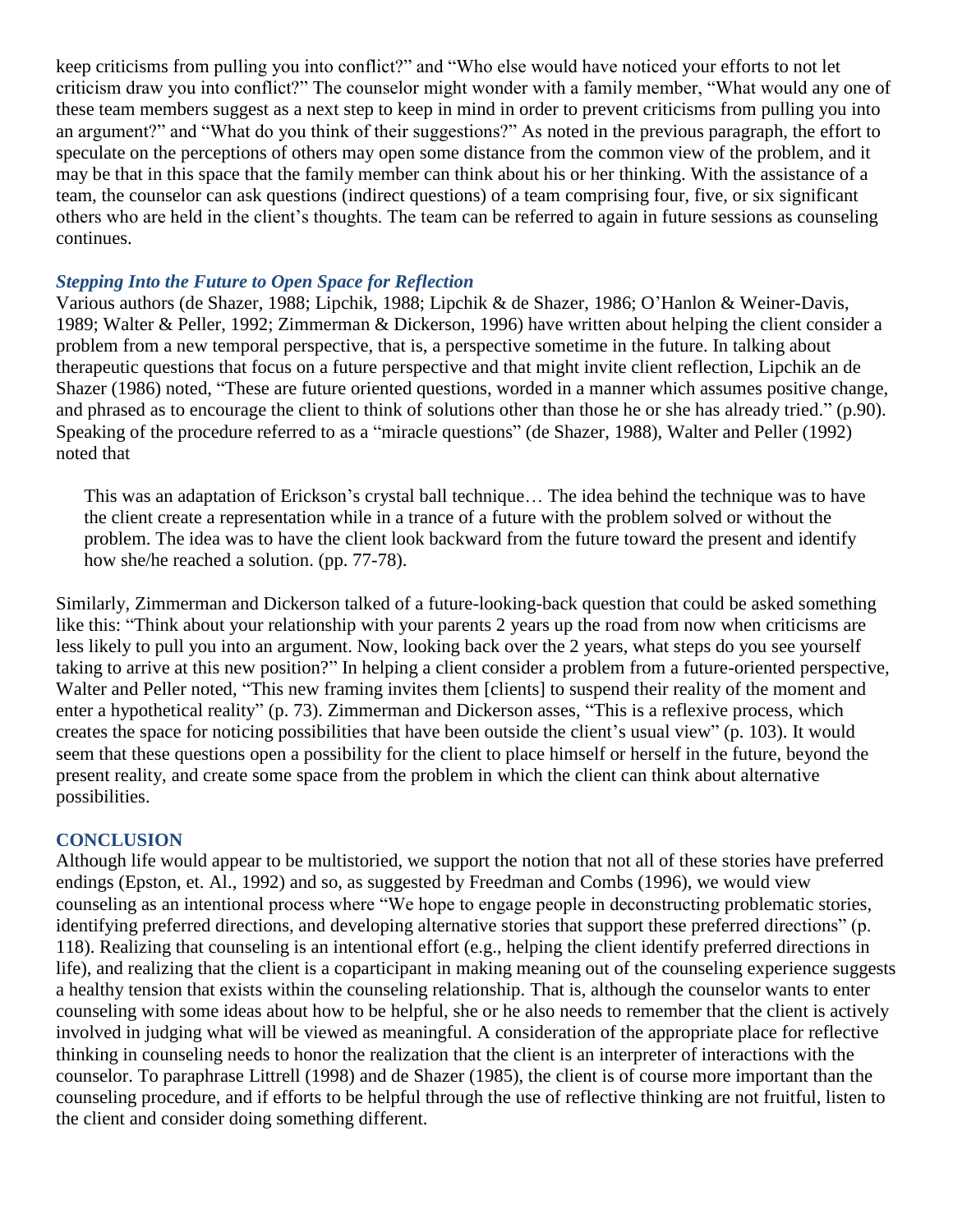With the above having been said, the intent of this article was to introduce the idea of participating in reflective thinking during counseling. This limited review of literature has not been an effort to restrict the discussion of reflective thinking, nor has it been an effort to prescribe a list of procedures that leads to reflective thinking. Moreover, we cannot help but wonder if the counselor's ability to open space for another's reflection might not be associated with her or his own willingness to enter reflective moments during a variety of encounters, for example, when interacting with one's own family as well as when responding to opportunities at work. Using reflective thinking as a technique in which one tries to help the client become reflective at a specific moment through the use of a particular procedure would seem less likely to be helpful than viewing it as a common, although not exclusive, part of the counseling and as a regular, although not exclusive, part of the counselor"s more private life. One's life can certainly benefit from a multiplicity of responses in addition to reflection, for example, a willingness to receive and provide directives as well as a willingness to function according to routines. Nevertheless, getting outside of one"s dominant perspective on a problem to consider alternative positions would seem to have important implications for growth during counseling sessions, learning activities, research endeavors, and life in general. Perhaps it is our willingness to listen to voices that are in addition to the dominant discourse that moves us into the landscape of possibilities. We hope that comments in this article encourage the reader to consider the place of reflective thinking in counseling, education, and research, and to then share his or her own experiences and thoughts with colleagues in order that a discussion of reflective thinking might continue.

# **REFERENCES**

Adams-Westcott, J., Dafforn, T. A., & Sterne, P. (1993) Escaping victim life stories and co-constructing personal agency. In S. Gilligan & R. Price (Eds.), *Therapeutic conversations* (pp. 258-271). New York: Norton. Andersen, T. (1991a). Basic concepts and practical constructions. In T. Andersen (Ed.), *The reflecting team: Dialogues and dialogues about the dialogues* (pp. 15-41). New York: Norton.

Andersen, T. (1991b). Guidelines for practice. In T. Andersen (Ed.), *The reflecting team: Dialogues and dialogues about the dialogues* (pp. 42-68). New York: Norton.

Andersen, T. (Ed.). (1991c). *The reflecting team: Dialogues and dialogues about the dialogues*. New York: Norton.

Andersen, T. (1992). Reflections on reflecting with families. In S. McNamee & K. J. Gergen (Eds.), *Therapy as social construction* (pp. 54-68). Newbury Park, CA: Sage.

Andersen, T. (1993). See and hear, and be seen and heard. In S. Friedman (Ed.), *The new language of change: Constructive collaboration in psychotherapy* (pp. 303-322). New York: Guilford Press.

Andersen, T. (1995). Reflecting processes; Acts of informing and forming: You can borrow my eyes, but you must not take them away from me! In S. Friedman (Ed.), *The reflecting team in action: Collaborative practice in family therapy* (pp. 11-37). New York: Guilford Press.

Bruner, J. (1986). *Actual minds, possible worlds*. Cambridge, MA: Harvard University Press. de Shazer, S. (1985). *Keys to solution in brief therapy*. New York: Norton. de Shazer, S. (1988). *Clues: Investigating solutions in brief therapy*. New York: Norton.

Epston, D., White, M., & Murray, K. (1992). A proposal for a re-authoring therapy: Rose"s revisioning of her life and a commentary. In S. McNamee & K. J. Gergen (Eds.), *Therapy as social construction* (pp. 96-115). Newbury Park, CA: Sage.

Freedman, J., & Combs, G. (1996). *Narrative therapy: The social construction of preferred realities*. New York: Norton.

Friedman, S. (Ed.). (1995). *The reflecting team in action: Collaborative practice in family therapy*. New York: Guilford Press.

Gergen, K. J. (1991). *The saturated self*. New York: Basic Books.

Gergen, K. J. (1994). *Realities and relationships: Soundings in social construction*. Cambridge, MA: Harvard University Press.

Gergen, K. J. (1999). *An invitation to social construction*. Thousand Oaks, CA: Sage.

Haley, J. (1973). *Uncommon therapy: The psychiatric techniques of Milton H. Erickson, M.D.* New York: Norton.